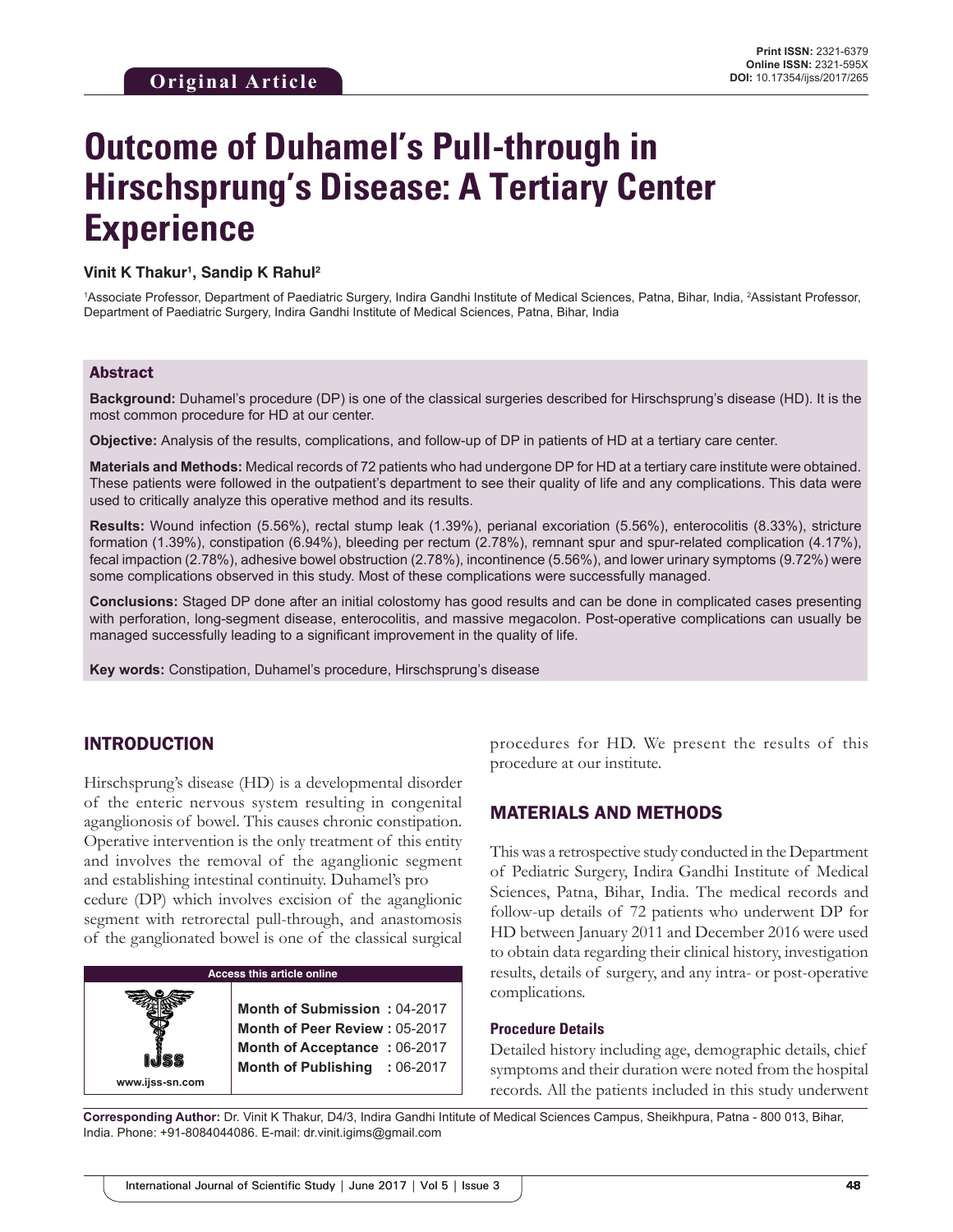DP following an initial stoma formation and leveling biopsy. Neonates and young infants were managed on stoma for a few months before their anal canal could accommodate the stapler used to divide the spur. Older children had to wait for longer duration for the hypertrophied bowel to lessen its caliber. None of these patients underwent primary DP. Hence, all these patients had biopsy-proven HD at the time of DP and this enabled biopsy-proven ganglionated segments to be pulled down during definitive surgery.

At the time of DP, stoma was mobilized and any significantly dilated segment sacrificed. 5 cm proximal to the site of stoma which had been proven to be ganglionated at the time of previous surgery, bowel was divided and this part was pulled down retrorectally to complete the anastomosis 1 cm proximal to the dentate line. Spur was divided by a 75 mm linear stapler. In cases of long-segment disease or sometimes in older children when the spur was too long to be taken care of by a single stapler from below, another 75 mm stapler was fired from above to ensure no remnant spur, and Martin's modification was done to anastomose the rectal stump to the pulled down bowel at the same level. In cases where stapler misfired or could not divide the spur adequately, we used the Duhamel's clamp and kept it for 5-7 days so as to divide the spur completely.

Important details included age at presentation, associated anomalies, level of aganglionosis, intraoperative time during DP, length of bowel resection, intraoperative blood loss, any intraoperative complication, length of stay in hospital, and any post-operative complication such as anastomotic leak, enterocolitis, stricture formation, perianal excoriation, constipation, and incontinence.

To assess continence in children >4 years of age, Kelly scoring was adopted which included three parameters: (1) Straining or smearing, (2) accidental defecation/ soiling, and (3) strength of puborectalis muscle.<sup>1</sup> All these parameters were scored from 0 to 2. Sum total of Kelly score was used to draw inference regarding continence: (1) Good continence - total score 5 or 6, (2) fair - total score 3 or 4, and (3) poor continence - total score 1 or 2.

All relevant data were analyzed.

## RESULTS

## **Age at Presentation (Table 1)**

This ranged from 5 days (neonatal) to 7 years (oldest).

Youngest child was 5 days old, whereas the oldest child was 7-year-old. Mean age was 16.24 months. 43% of the patients presented between 1 and 6 months of age. 15% of the patients presented beyond 2 years of age (late presenters) and most of them came from low socioeconomic group. Delayed presentation is common in developing countries like India and this increases the morbidity and complications of HD.

## **Sex Distribution (Table 2)**

Male to female ratio of HD patients in this study was 5:1.

#### **Associated Anomalies**

- Down syndrome: 2 (3.86%)
- Congenital talipes equinovarus (CTEV): 2 (3.86%)
- Cardiac anomalies: Atrial septal defect 2 (7.6%)
- Ventricular septal defect: 1 (3.86%).

## **Mode of Presentation (Table 3)**

Constipation with abdominal distension was the most common symptom. History of delayed passage of meconium was seen in 52.78% patients while enterocolitis was seen in 16.67% of cases.

#### **Level of Aganglionosis (Table 4)**

Classical (Recto-sigmoid) HD was seen in 70.83% cases, while 29.17% cases presented with long segment disease.

## **Table 1: Age at presentation**

| Age group         | Number of patients (%) |
|-------------------|------------------------|
| $<$ 1 month       | 08 (11.11)             |
| 1-6 months        | 31 (43.05)             |
| 6-12 months       | 12 (16.67)             |
| 1-2 years         | 10 (13.89)             |
| More than 2 years | 11 (15.28)             |
| Total             | 72                     |

## **Table 2: Sex distribution**

| Sex    | $N$ (%) |
|--------|---------|
| Male   | 60 (83) |
| Female | 12(17)  |

#### **Table 3: Mode of presentation**

| <b>Presentation</b>                   | Number of patients (%) |
|---------------------------------------|------------------------|
| Non/delayed passage of meconium       | 38 (52.78)             |
| Perforation                           | 3(4.17)                |
| Constipation and abdominal distension | 60 (83.33)             |
| Enterocolitis                         | 12 (16.67)             |

## **Table 4: Level of aganglionosis**

| Level                                     | Number of<br>patients (%) |
|-------------------------------------------|---------------------------|
| Rectosigmoid HD (classical HD)            | 51 (70.83)                |
| Long-segment HD (beyond descending colon) | 21 (29.17)                |
| HD: Hirschsprung's disease                |                           |

International Journal of Scientific Study | June 2017 | Vol 5 | Issue 3 **48 49** International Journal of Scientific Study | June 2017 | Vol 5 | Issue 3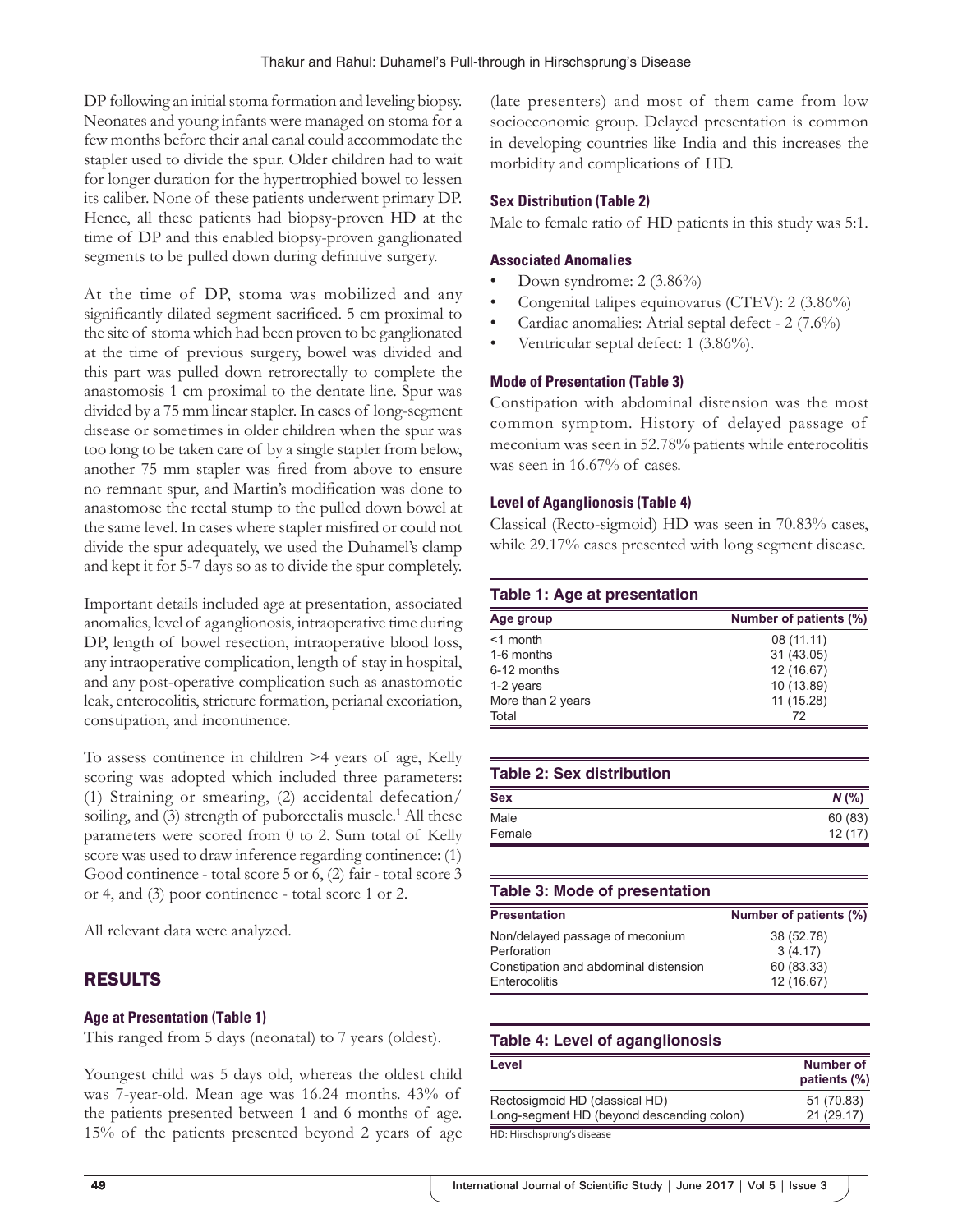#### **Table 5: Complications**

| <b>Complication</b>                         | Number of patients (%) | <b>Management</b>                                                                                      |
|---------------------------------------------|------------------------|--------------------------------------------------------------------------------------------------------|
| Wound infection                             | 4(5.56)                | Conservative dressings, intravenous antibiotics                                                        |
| Rectal stump leak                           | 1(1.39)                | Proximal diverting stoma followed by anastomotic revision later                                        |
| Perianal excoriation                        | 4(5.56)                | Barrier skin protective agents                                                                         |
| Post-operative enterocolitis                | 6(8.33)                | Bowel rest, intravenous medications, fluids, and rectal washes                                         |
| Stricture formation                         | 1(1.39)                | Improved on serial dilatation                                                                          |
| Constipation                                | 5(6.94)                | 1 managed conservatively;                                                                              |
|                                             |                        | 1 had stricture, managed on dilatation;                                                                |
|                                             |                        | 2 had remnant spur which needed division by clamp;                                                     |
|                                             |                        | 1 had remnant dilatation of proximal colon resection and antegrade<br>enema through Malone's procedure |
| Bleeding per rectum                         | 2(2.78)                | Conservative T/t; antibiotics                                                                          |
| Remnant spur and spur-related complications | 3(4.17)                | Washes; reapplication of Duhamel's clamp to divide remnant spur                                        |
| Fecal impaction                             | 2(2.78)                | Rectal washes; laxatives                                                                               |
| Adhesive bowel obstruction                  | 2(2.78)                | Conservative management in one; adhesiolysis in other                                                  |
| Mortality                                   | 0(0)                   |                                                                                                        |

#### **Intraoperative Time**

This was influenced by many factors including age, prior history of enterocolitis, adhesions surrounding the stoma and bowel loops, and intraoperative bleeding.

Operating time varied between 90 and 180 min with a mean of 125 min. In 10 cases, failure of stapler added to the operating time and Duhamel's clamp had to be applied in these cases.

#### **Length of Bowel Resection**

This again varied depending on the length of the spastic segment and the length and caliber of the dilated segment. This varied between 20 and 55 cm with a mean of 26 cm.

#### **Intraoperative Blood Loss**

This ranged from 15 to 120 ml with a mean of 35 ml.

Patients with significant adhesions, peristomal excoriation, older patients, and those with a history of enterocolitis had more blood loss which necessitated blood transfusion in the post-operative period.

#### **Failure of Stapling Device during Procedure**

About 10 (13.89%) of our patients had problems related to the stapling device. In these patients, Duhamel's clamp was applied and kept for 5-7 days in the post-operative period. This decreased child's movement and made him anxious.

In 6 (8.33%) patients, a second 75 mm stapler had to be fired from above to take care of a long spur not adequately taken care of by a single 75 mm stapler.

#### **Length of Stay in Hospital**

This ranged between 6 and 15 days with a mean of 8 days.

#### **Table 6: Functional outcome**

| Average stool frequency (3 weeks)  | $4.2$ /day  |
|------------------------------------|-------------|
| Average stool frequency (6 months) | $2.6$ /day  |
| Average stool frequency (1 year)   | $1.8$ /day  |
| Incontinence                       | $4(5.56\%)$ |
| Lower urinary symptoms             | 7(9.72%)    |

#### **Complications (Table 5)**

Post-operative enterocolitis, persistent constipation, wound infection and perianal excoriation was some of the important complications of the procedure.

#### **Functional Outcome (Table 6)**

Although the average stool frequency gradually became normal with age, a few patients complained of some degree of fecal incontinence and lower urinary symptoms.

#### **Cost Analysis**

The average cost of surgical procedure was around Rs. 31,150 which included the cost of operative procedure, stapling device, and post-operative stay.

#### **DISCUSSION**

HD is the one of the common surgical cause for chronic constipation in children.<sup>2,3</sup>

Surgical management of HD has evolved through the three classical surgeries (Soave, Swenson, and DP) and their modifications to single-staged techniques, total endorectal techniques, and laparoscopy-assisted procedures. Developments in histopathological techniques together with frozen section methods have gone handin-hand with advancements in surgical management. A committed histopathology team with this facility is a pre-requisite for all single-staged procedures. In a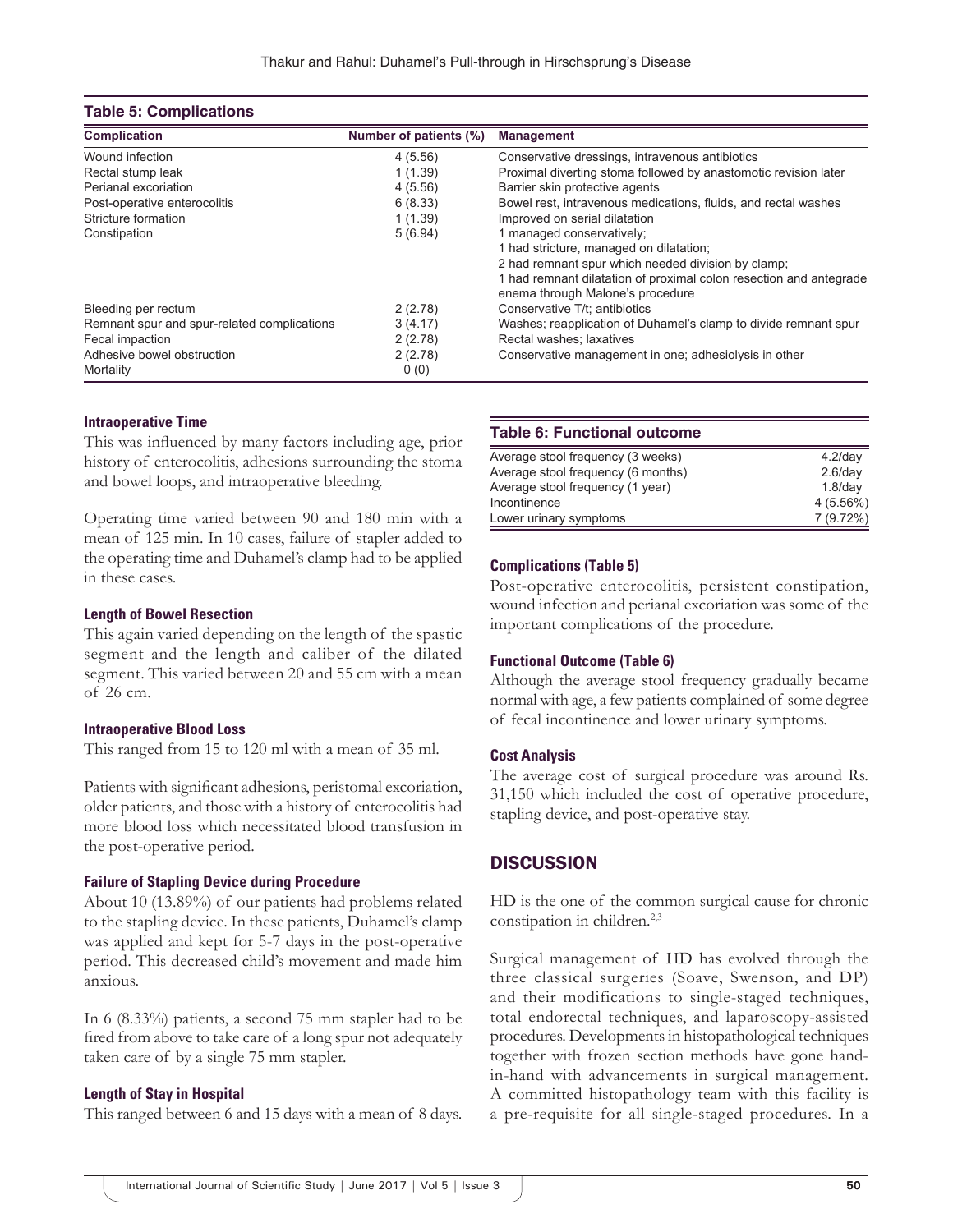resource-challenged country like India, we still have places where these facilities are not developed to support singlestaged surgeries and often patients present with different complications of HD such as perforation, enterocolitis, or massive megacolon which necessitate staged procedures. DP or its modifications best address the needs of these patients with an acceptable complication rate.

Patients with HD represent a heterogeneous group, considering the age at which surgical consultation is taken and ways in which these patients present and are managed. Our study also reflects this heterogeneity. While some patients presented as neonates or young infants, there were significant number of late presenters (29.17% >1 year of age) whose parents had long been ignorant of their condition. Most of these late presenters were from low socioeconomic group and were denied early attention. Delayed presentation makes children vulnerable for related complications of HD. The mean age at which HD is diagnosed has gone down worldwide and in many developed countries, diagnosis in the neonatal period has increased.4 This has led to timely surgical intervention resulting in fewer incidences of HD-related complications and post-operative morbidity.

Male:female sex ratio of patients included in this study was 5:1. Male predominance in HD has been like most other series.<sup>5</sup> However, there was no bias in the selection of the patients. This ratio only represents the way these patients turned up.

Different associations of HD have been described.<sup>6-10</sup> In our series, we noted Down syndrome, CTEV, and cardiac anomalies as some of the associations. With a reported incidence of 4.5-16% in HD patients, Down syndrome is the most common chromosomal abnormality associated with HD.<sup>7,11</sup> Patients of Down syndrome had difficulties in toilet training and although their symptoms improved with DP, they still had on and off constipation. Patients of HD with cardiac anomalies in our series did not have any unusual risk for anesthesia or surgery during definitive management. None of our patients had any unusual hereditary syndromes known to be rarely associated with HD such as Shah-Waardenburg syndrome, multiple endocrine neoplasia Type 2 syndrome, and congenital central hypoventilation syndrome.

About 4.17% of patients presented with perforation in the neonatal period. Site of perforation was cecum in one and ascending colon in 2 patients. In these patients, initially, stoma formation at the site of perforation with leveling biopsy was performed before a subsequent DP. It has been observed that 98% of normal full-term infants pass meconium in the first 24 h of life and the remainder by 48 h.<sup>12</sup> In this study, 52.78% of patients gave a history of

delayed or non-passage of meconium in the first 48 h of birth. Many ignorant parents, particularly of late presenters could not recall the time taken to pass meconium after birth. Chronic constipation and abdominal distension were noted in 83.33% of cases. Enterocolitis was seen in 16.67% patients. Reported incidence of enterocolitis has ranged from 12% to 58%.4,13

Classical rectosigmoid disease was seen in 70.83% of patients, whereas 29.17% patients had long-segment disease including one case of total colonic aganglionosis. Long-segment HD meant more length of bowel to be respected and more intraoperative time. One case of total colonic aganglionosis was managed using Martin's modification of DP.

Intraoperative time during definitive DP depended on a large number of factors including the extent of adhesions following previous surgery, length of aganglionic segment, length and caliber of the dilated segment, whether Martin's modification was applied or not to DP, whether some intraoperative difficulty was seen such as failure of the stapling device in dividing the spur. Mean duration of surgical procedure during this study was 125 min.

There was considerable variation in the length of the bowel resected. It varied from 20 to 55 cm with a mean length of 26 cm. It not only depended on the length of the spastic aganglionic segment but also on the length and caliber of the excessively dilated bowel proximal to it which had to be resected to facilitate normal transit. The reason to perform a longer resection that extends beyond the dilated and thick-walled bowel is to avoid bowel dysfunction owing to associated "hypo-" or "dys-" ganglionosis. Since our center does not have facilities for frozen section biopsy to confirm the presence of ganglion cells at the site of anastomosis; we had to be more liberal in resection of the intestinal segment to avoid the inconcordance between the radiographic transition zone and the pathologic extent of aganglionic bowel.

Resected specimens underwent histopathological examination for the confirmation of presence of ganglion cells in the upper segment of the resected bowel. All such specimens sent during this study showed the presence of ganglion cells at proximal end and their absence at distal end.

Intraoperative blood loss also varied depending on whether there was significant adhesion, peristomal excoriation and history of enterocolitis, length of the bowel resected, and age of the patient.

In a significant number of our patients, we had several practical problems such as failure of the stapling device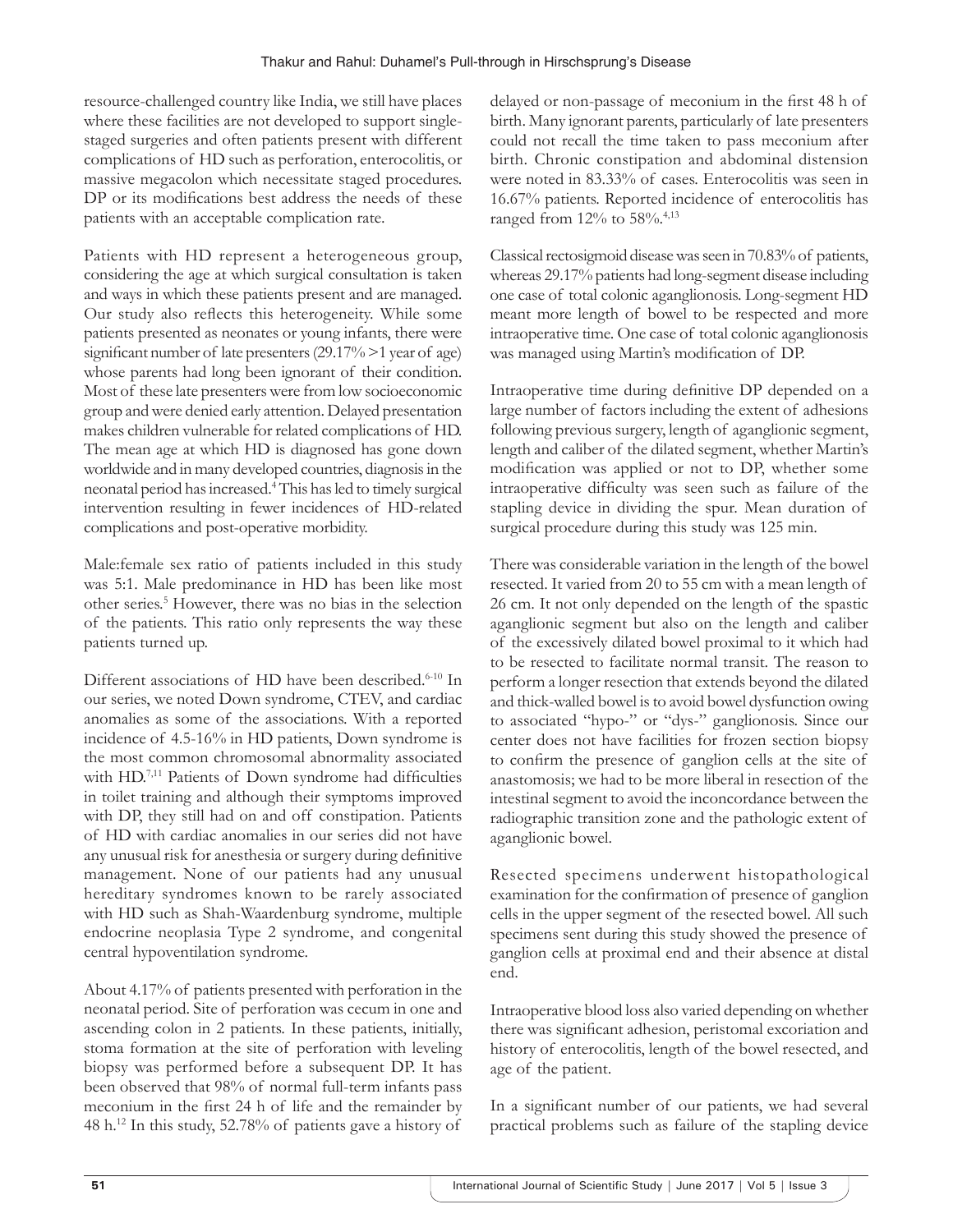(10 patients), inadequate division of the spur following application of staples (3 patients), large spurs requiring more than one stapler (6 patients), or non-availability of staplers due to cost constraints.

We had an unacceptably high failure rate of the stapling device. Careful analysis led us to conclude that staplers should be fired in a virgin space so that no suture should interfere in the line of the stapler and if possible, a new gun should be used in each case. Despite these precautions, in many of these patients, we had to resort to the application of Duhamel's clamp for division of the spur. Although these patients had inconvenience in keeping the clamp *in situ* for 5-7 days, there was complete division of the spur following application of Duhamel's clamp. Patients in whom Duhamel's clamp was used had increased post-operative stay in the hospital compared to those patients in whom stapling device was used to divide the spur.

Mean post-operative stay of 8 days in our study is comparable to that reported by other investigators.<sup>14</sup>

Post-operative complications observed in our study included wound infection (5.56%), rectal stump leak (1.39%), perianal excoriation (5.56%), enterocolitis (8.33%), stricture formation (1.39%), constipation (6.94%), bleeding per rectum (2.78%), remnant spur and spur related complication (4.17%), fecal impaction(2.78%), and adhesive bowel obstruction (2.78%). These complications have been variously reported in several large series.<sup>15-17</sup>

The incidence of enterocolitis in the post-operative period has been found to range from 5% to 26% in different studies.15,18,19 We encountered enterocolitis in 8.33% of our patients. These patients improved on conservative management.

Two patients had delayed bleeding after 2 weeks of surgery. On examination, they had granuloma formation in the suture line on examination. They were conservatively managed and did not need any active surgical intervention.

One patient had leakage of the stump. In this patient, a proximal stoma was fashioned to divert the fecal stream.

One patient, who had lost to follow-up for a long time, presented after 3 years with progressive stenosis of the anastomosis and this led to progressive dilatation of the proximal bowel. This patient improved on serial dilatation and washes.

This study recorded fewer incidences of perianal soiling and excoriation, in comparison to other studies; these

symptoms lessened with time and barrier skin protective agents helped in their healing.

Constipation has been reported to occur in 5-8% of patients following DP.15,20,21 In our study, we found constipation in 6.94% of cases. In 1 patient, constipation gradually improved on conservative management with rectal washes. 2 patients had remnant spur which led to fecal impaction and this was managed by dividing the spur with Duhamel's clamp. 1 patient had stricture at the anastomotic site which was managed by serial dilatation; in one patient, there was significant dilatation of hypoperistaltic proximal bowel which necessitated its resection and antegrade enema using Malone's procedure.

Assessment of incontinence was done in patients more than 4 years of age using Kelly score. 5.56% of patients were found to be incontinent. In a review of 2430 postoperative Duhamel patients, 5.3% of patients showed fecal soiling.<sup>15</sup> Similar observations have been shared by other investigators.22,23 Most of these patients have been found to improve with time and do well with dietary modifications and bulking agents before any surgical intervention.

Average stool frequency was found to improve from 4.2/day at 3 weeks after surgery to 2.6/day at 6 months after surgery and 1.8/day at 1 year after surgery.

As many as 9.72% of patients had lower urinary symptoms such as urinary retention, poor stream, and dribbling of urine following DP. This observation was akin to those of other observers.24

The etiology of these symptoms is multifactorial including damage to pelvic splanchnic nerves, hypogastric nerves, or pelvic nerve plexus. Furthermore, a large rectal reservoir may lead to outflow obstruction. Appropriate evaluation using sonogram, voiding cystourethrography, and urodynamic study guides further management in such patients.

No mortality occured during this study. Most of the series on post-operative complications in DP have reported a low mortality rate and the most common cause has been enterocolitis.<sup>15</sup>

# **CONCLUSIONS**

Staged DP following initial colostomy for HD is an answer to the entire spectrum of the disease. It can be done with ease in uncomplicated as well as complicated cases such as those presenting with perforation, long-segment disease, enterocolitis, massive megacolon, and in setups without